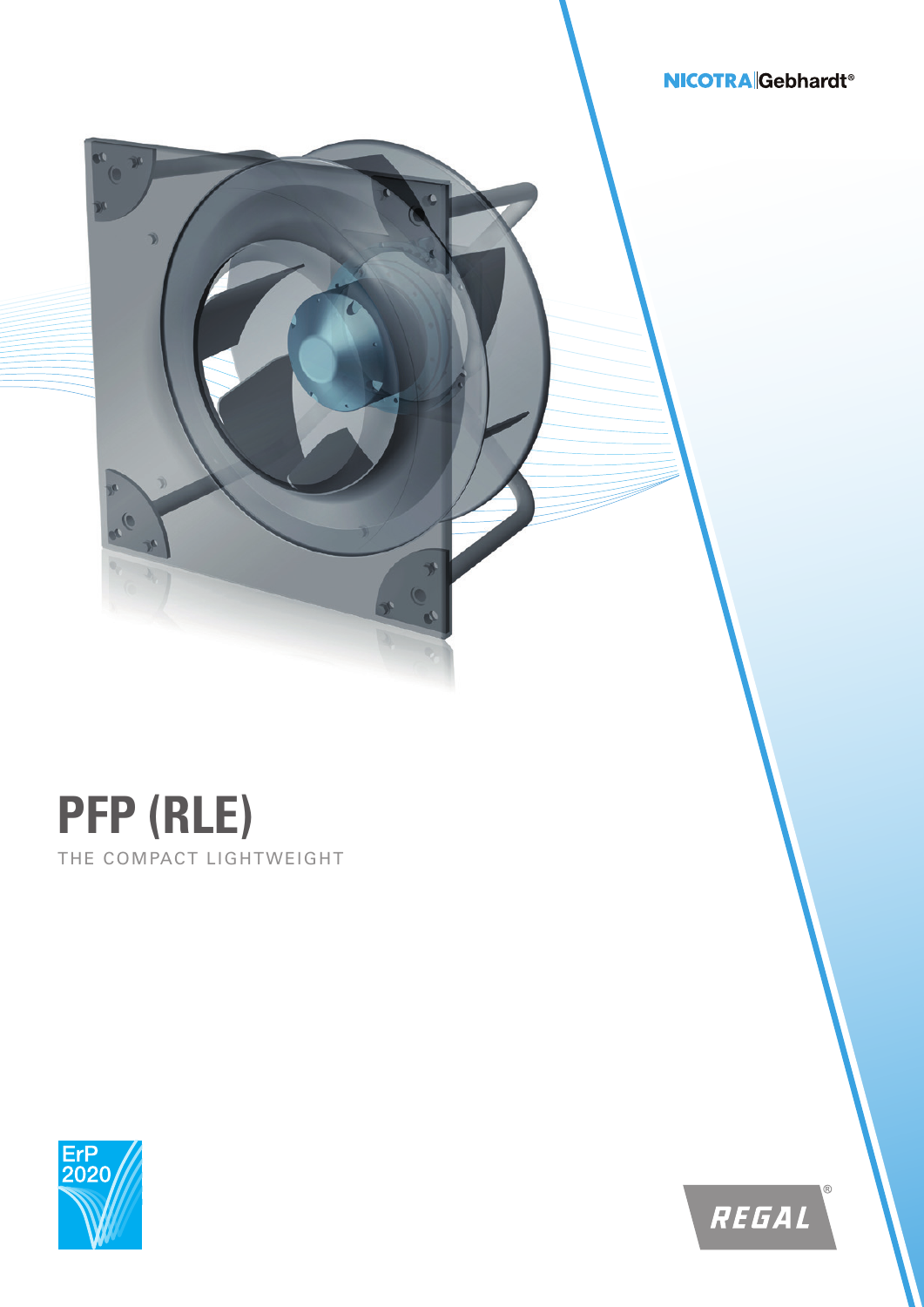## **THE COMPACT LIGHTWEIGHT**

### **THE ULTRA COMPACT (EC) PLUG FAN WITH BACKWARD CURVED BLADES (PFP) COMPLETES THE NICOTRA GEBHARDT LINE OF FANS.**

Beyond the existing plug fan range with backward curved hollow profile blades (RLE), Regal has developed an additional range of permanent magnet external-rotor motor (EC) plug fans.

The PFP, with outstanding combination of efficient drive system and aerodynamics, is the ideal solution for medium-pressure applications. The PFP range completes the offer of existing low pressure and high pressure high efficiency fan ranges RLM, RLE and RQM.

There now is a perfect solution from the Nicotra Gebhardt product range for any fan application.

### **THE NEW IMPELLER IS SPECIFICALLY SELECTED FOR OPTIMUM PERFORMANCE IN THE PFP APPLICATION:**

- Lightweight high-efficiency aluminium impeller.
- Optimised for medium pressure applications.
- Reduced losses due to motor influence.
- Low interference loss with fan enclosure.







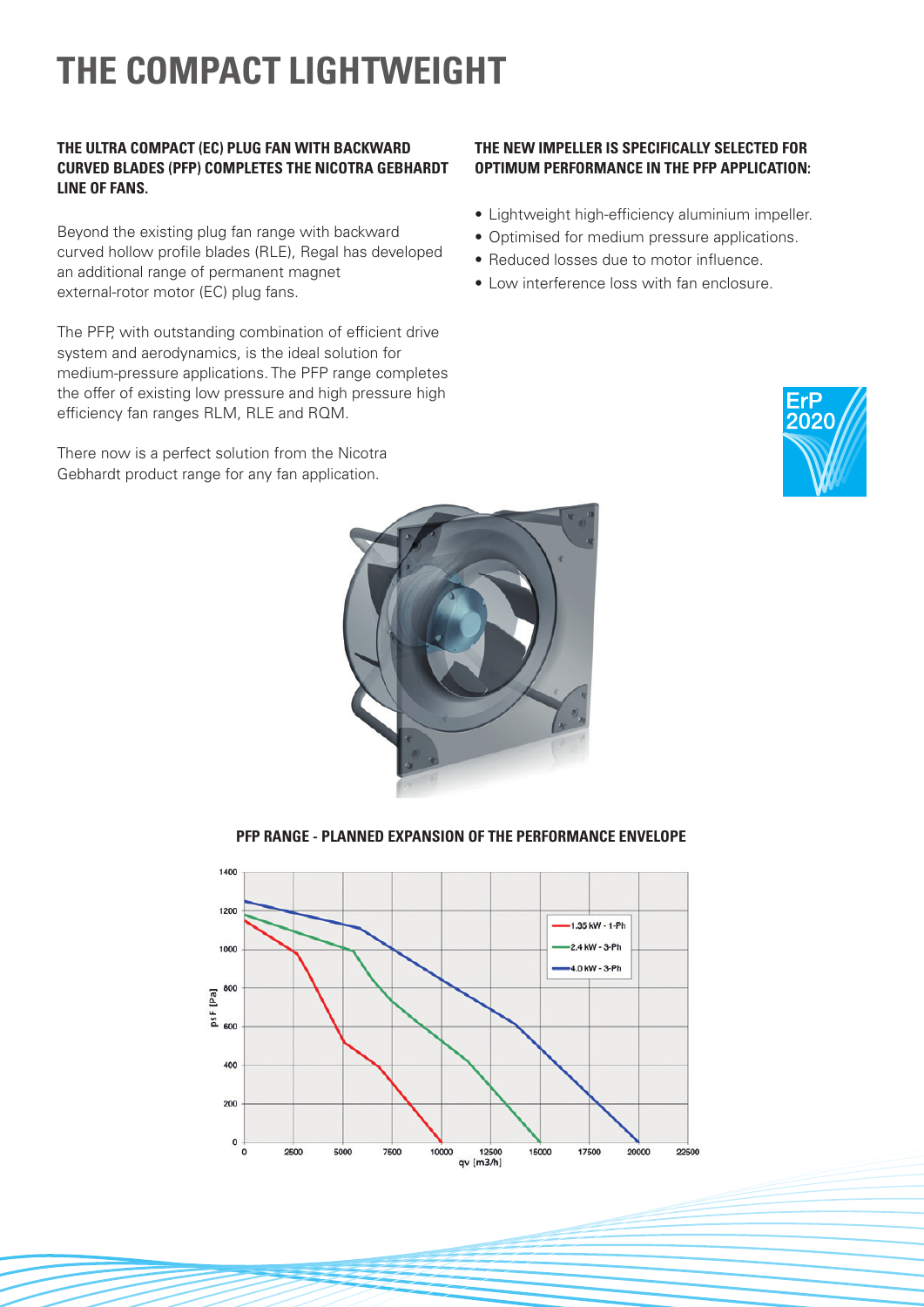# **THE COMPACT LIGHTWEIGHT**

## **THE NEW MOTOR COMBINES A NUMBER OF OUTSTANDING FEATURES:**

- Compact external-rotor motor.
- Aerodynamically optimised.
- High-efficiency motor with rare-earth magnets.
- Integrated controller.

**PFP RANGE**



## **THE NEW ADVANCED CONTROLLER CHARACTERISTICS:**

- All single-phase models comply with EMC emission requirements for EN 61800-3 class C1; three-phase models comply with the emission requirements for class C2; both types comply with immunity requirements for class C3.
- Can operate in PID mode, adjusting fan speed to keep the measurement of a system parameter to the desired value, via 2 analogue inputs, and an external transducer.
- Operation at constant flow-rate can be achieved using the PID mode and a pressure transducer, connected with the pressure probe provided on the inlet nozzle.
- Speed control via external voltage signal.
- ModBus / RS485 serial interface.
- 10V and 24V power supply for external transducers.
- Master & slave mode, for stable operation in parallel.

| <b>Size</b><br>Motor | 280           | 315 | 355 | 400 | 450 | 500     | 560 | 630 |
|----------------------|---------------|-----|-----|-----|-----|---------|-----|-----|
| $1.35$ kW / 1 Ph     | In production |     |     |     |     |         |     |     |
| $2.4$ kW / 3 Ph      | In production |     |     |     |     |         |     |     |
| 4 kW / 3 Ph          |               |     |     |     |     | Q2/2019 |     |     |



## **ALSO AVAILABLE RLE EVO**

- External rotor motor (EC)
- Controlled with integrated electronics
- Impeller sizes 250 630 mm
- Max. motor input 3.5 kW